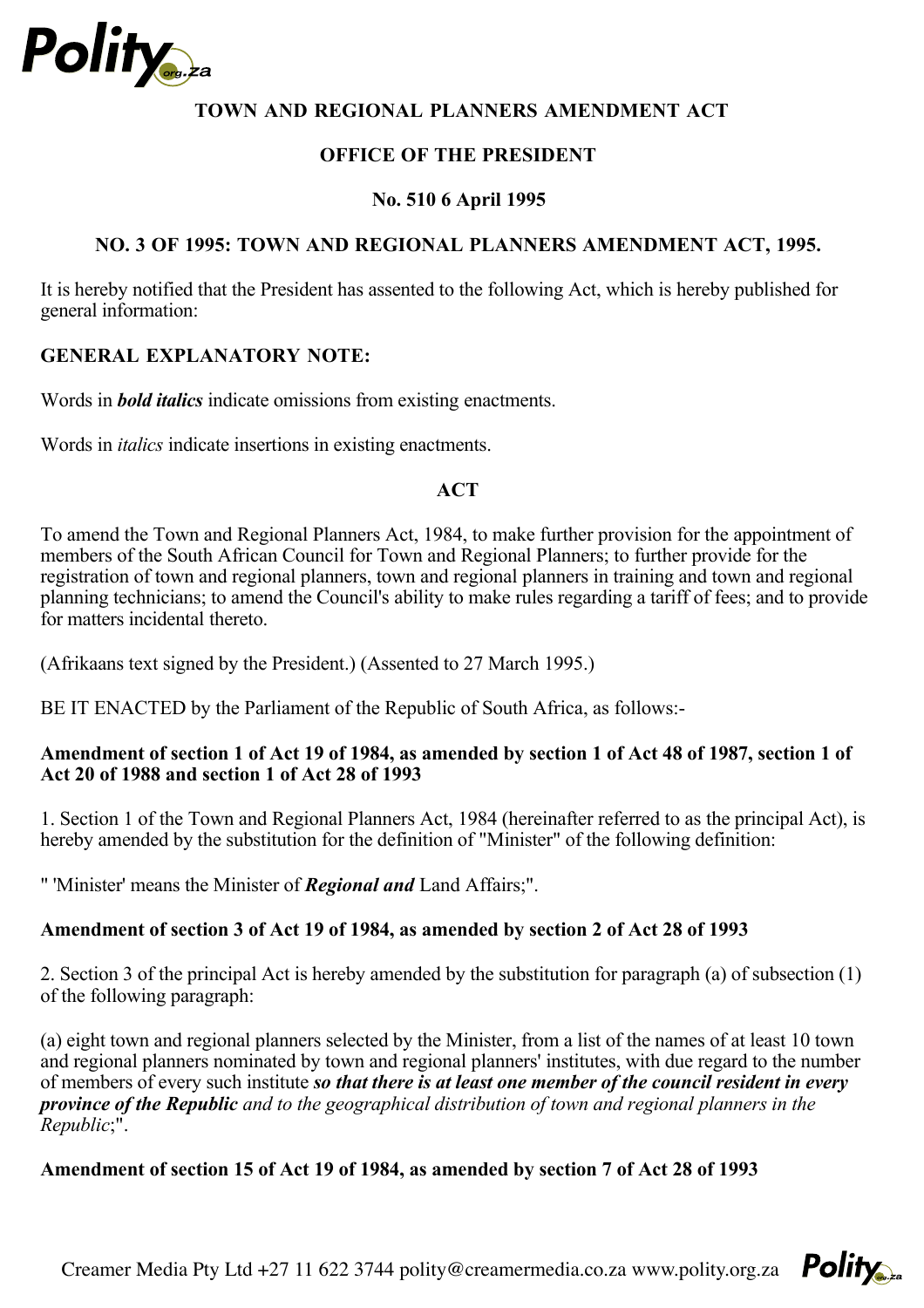3. Section 15 of the principal Act is hereby amended by the substitution for paragraph (b) of subsection (1) of the following paragraph:

"(b) two persons nominated by the Minister of *National* Education;".

# **Amendment of section 20 of Act 19 of 1984, as amended by section 3 of Act 20 of 1988, section 1 of Act 37 of 1990 and section 9 of Act 28 of 1993**

4. Section 20 of the principal Act is hereby amended-

(a) by the deletion of paragraph (d) of subsection (2); and

(b) by the substitution for subparagraph (i) of paragraph (b) of subsection (3) of the following subparagraph:

"(i) a professional land surveyor in terms of the Professional *Land Surveyors* and Technical Surveyors' Act, 1984 (Act No. 40 of 1984);".

# **Amendment of section 21A of Act 19 of 1984, as inserted by section 10 of Act 28 of 1993**

5. Section 21A of the principal Act is hereby amended by the deletion of paragraph (d) of subsection (2).

# **Amendment of section 23 of Act 19 of 1984, as amended by section 4 of Act 20 of 1988 and section 12 of Act 28 of 1993**

6. Section 23 of the principal Act is hereby amended by the substitution for subsection (3) of the following subsection:

"(3) Nothing in this Act contained shall be construed as prohibiting any professional land surveyor registered as such in terms of the Professional *Land Surveyors*' and Technical Surveyors' Act, 1984 (Act No. 40 of 1984)-

(a) from using the title 'township planner', on condition that the South African Council for Professional *Land Surveyors* and Technical Surveyors established by section 2 of the said Act authorizes him to use that title; and

(b) from performing the kind of work which he in the opinion of the South African Council for Professional *Land Surveyors* and Technical Surveyors is by virtue of his educational qualifications, training and experience competent to perform and which the said Council authorizes him to perform: Provided that such work has not been reserved for town and regional planners, town and regional planners in training or town and regional planning technicians in terms of section 10(1) of this Act.".

# **Amendment of section 28 of Act 19 of 1984, as amended by section 3 of Act 48 of 1987 and section 16 of Act 28 of 1993**

7. Section 28 of the principal Act is hereby amended-

(a) by the substitution for paragraph (g) of subsection (1) of the following paragraph:

"(g) prescribing *subject to the provisions of subsection (2)* the *recommended* tariff of fees to which a town and regional planner or town and regional planning technician shall be entitled for services rendered by